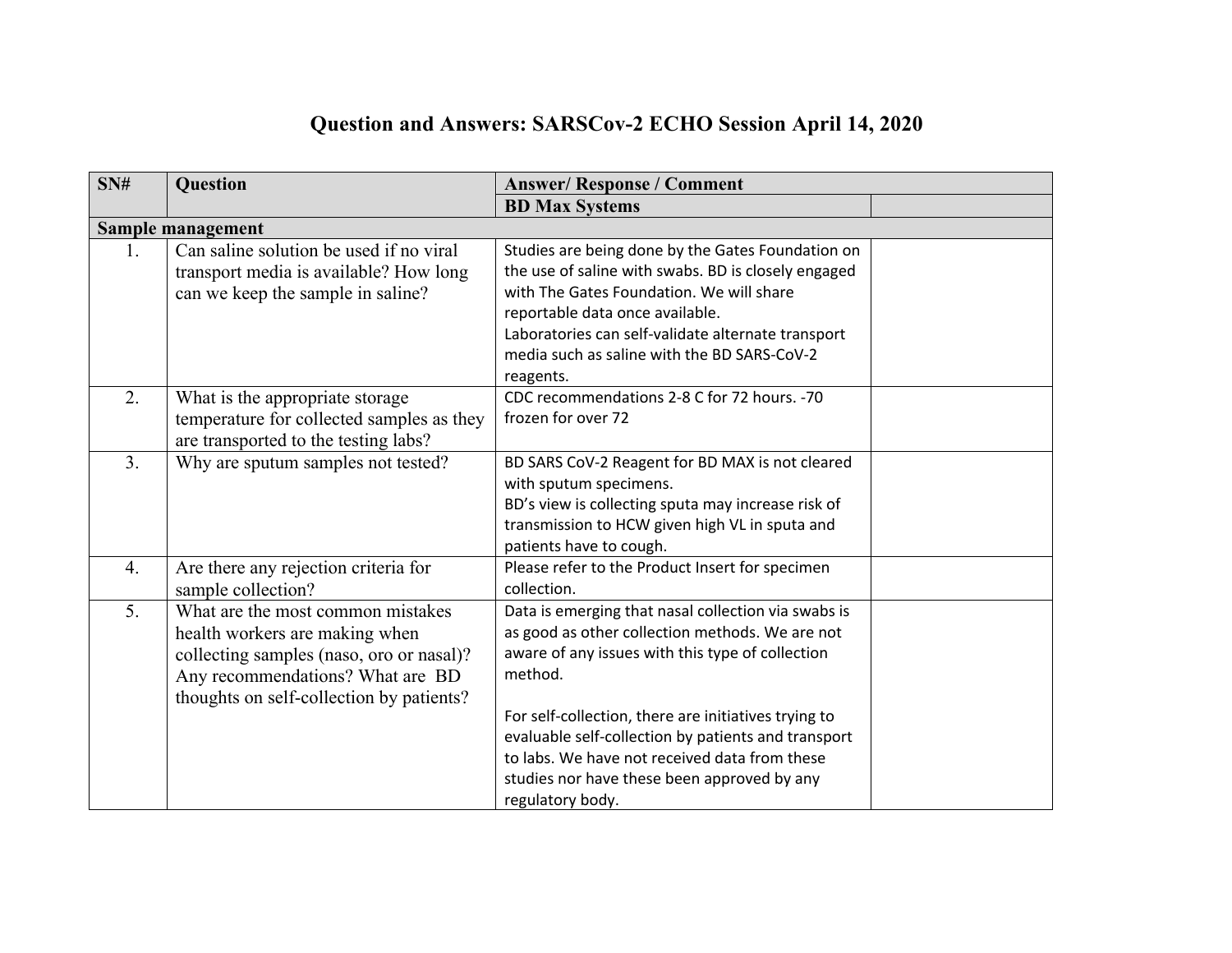| 6.  | Is there any pretreatment of the sample<br>before loading it into the cartridge? How<br>is the viral material eluted out of the<br>swabs before pipetting into the cartridge?                           | Current instructions include: place the Swab into<br>the UVT and transfer fluid from UVT to sample<br>buffer tube.                                                                                                                                                                                                                                                                                                                                                                 |  |
|-----|---------------------------------------------------------------------------------------------------------------------------------------------------------------------------------------------------------|------------------------------------------------------------------------------------------------------------------------------------------------------------------------------------------------------------------------------------------------------------------------------------------------------------------------------------------------------------------------------------------------------------------------------------------------------------------------------------|--|
| 7.  | This virus is zoonotic, how can animals<br>be handle for sample collection                                                                                                                              | There are preliminary studies with infection in<br>animals. We are not able to make<br>recommendations                                                                                                                                                                                                                                                                                                                                                                             |  |
| 8.  |                                                                                                                                                                                                         |                                                                                                                                                                                                                                                                                                                                                                                                                                                                                    |  |
| 9.  | Does the open system architecture of the<br>BD instrument allow one to use "home-<br>made" reagents for Cov-2 detection,<br>given the current issues with shipping<br>and shortages of reagent kits?    | Yes. The objective of the BD MAX™ open system<br>reagent suite is to provide an easy-to-use,<br>automated solution for labs performing user-<br>defined protocols (UDPs), with the flexibility to<br>respond to evolving needs. Several laboratories<br>have successfully migrated their UDPs for SARS-<br>CoV-2 on the BD MAX.<br>Additionally BD MAX offers a wide menu of tests<br>including Healthcare Associated Infections,<br>Sexually Transmitted Infections and Enterics. |  |
| 10. |                                                                                                                                                                                                         |                                                                                                                                                                                                                                                                                                                                                                                                                                                                                    |  |
| 11. | What kind of swabs are used - are they<br>provided with the kit? One per test? In<br>case we need to repeat can we use a<br>different swab?                                                             | The BD SARS-CoV-2 Reagent has been validated<br>with Copan UTM and the BD branded VTM<br>collection kits. Laboratories will need to self-<br>validate alternate transport media recommended<br>by the FDA. https://www.fda.gov/medical-<br>devices/emergency-situations-medical-<br>devices/faqs-diagnostic-testing-sars-cov-2<br>Swabs are not provided with the BD test.                                                                                                         |  |
| 12. | What is your take on using RDT for<br>diagnosis in this pandemic especially<br>with several limitations of RDT? Also,<br>when will your Antigen based RDT be<br>available. Which is your preference for | BD is developing a rapid lateral flow antigen based<br>test. These tests are typically faster, less expensive<br>and can be delivered at the point of care. It is<br>believed that the value of this kind of test would<br>related to the positive predictive value of a positive<br>result.                                                                                                                                                                                       |  |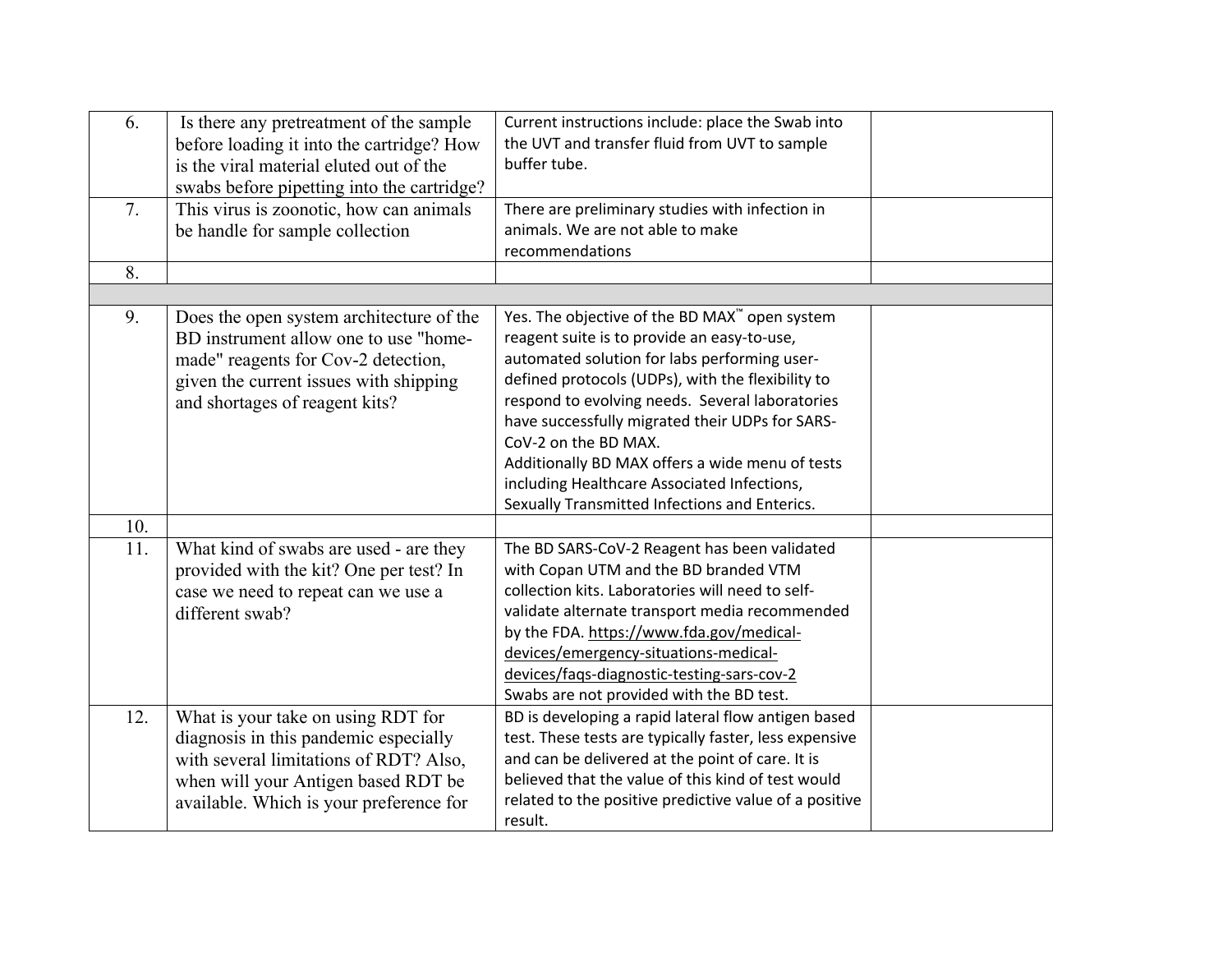|     | clinical and epidemiology purpose and<br>not just research                                                             |                                                                                                                                                                                                                                                                                                                                                                                                                                                                                   |  |
|-----|------------------------------------------------------------------------------------------------------------------------|-----------------------------------------------------------------------------------------------------------------------------------------------------------------------------------------------------------------------------------------------------------------------------------------------------------------------------------------------------------------------------------------------------------------------------------------------------------------------------------|--|
| 13. | What is the shelf life the cartridge<br>considering the time of purchase and<br>delivery?                              | There is currently no stability data yet for the BD<br>SARS-CoV-2 reagents for BD MAX.<br>We will provide this information as we gather data.                                                                                                                                                                                                                                                                                                                                     |  |
| 14. | What are some of the consumables<br>needed when using BD max system that<br>are needed but not proprietary to BD?      | From Package Insert:<br>· Vortex Genie 2 / Multi-Tube Vortex Mixer or<br>equivalent<br>. Rack compatible with multi-tube vortexer (e.g.,<br>Cryogenic Vial Holder or equivalent)<br>• Variable Volume Calibrated Pipettor (up to 750<br>$\mu$ L)<br>• Aerosol resistant micropipette tips<br>· Disposable gloves, powderless                                                                                                                                                      |  |
| 15. | Does the kit come with controls?                                                                                       | No. BD recommends SARS-CoV-2 and RNAse P<br>controls manufactured by BioGX, Microbiologics<br>and Integrated DNA Technologies (IDT). BD has<br>developed a whitepaper for preparation and use of<br>external positive controls with the BD SARS-CoV-2<br>reagents for BD MAX.                                                                                                                                                                                                     |  |
| 16. | Why didn't you use the S protein                                                                                       | There are two different COVID-19 tests available<br>for the use on the BD MAX outside the US. One is<br>the Certest assay which has been CE marked. This<br>assay uses the S gene. The other test was<br>developed by BD and is available both inside the<br>US and outside the US and it has FDA EUA<br>clearance and CE-mark. That assay was designed in<br>accordance with the CDC recommended design<br>and is positive when either the N1 gene or N2<br>genes are amplified. |  |
| 17. | What are the differences between tests<br>manufactured for the US and those<br>manufactured for the rest of the world. | Please see the answer to question 16. BD<br>distributes both the Certest assay and the BD-<br>developed COVID-19 BD MAX assay. They are both                                                                                                                                                                                                                                                                                                                                      |  |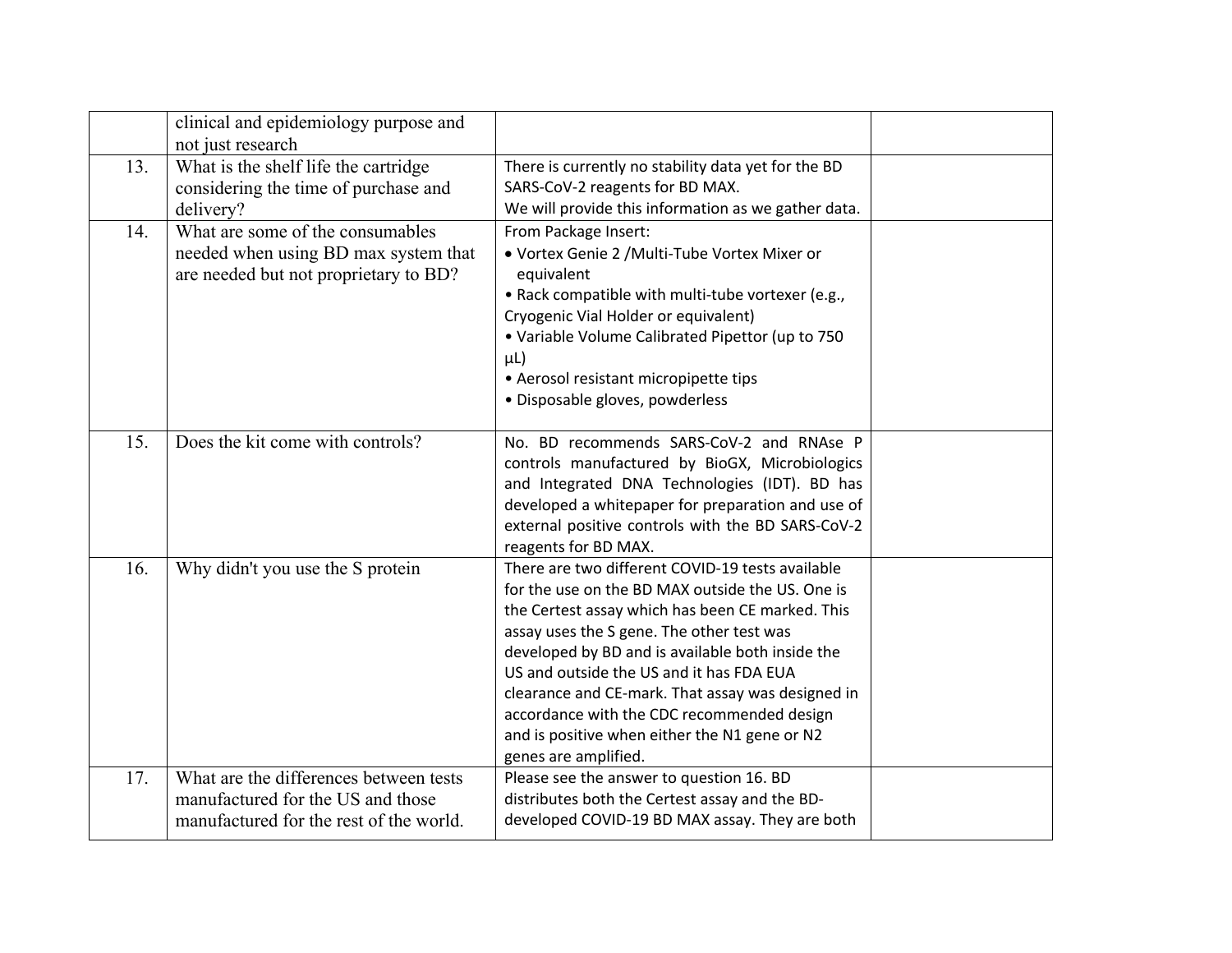|     |                                                                                                                                                                                                                                                                                                                                 | CE-marked and available outside the US. The BD<br>MAX assay is also available inside the US. A third<br>assay was developed by BioGX and is available only<br>inside the US and has a design that is similar to the<br>BD developed assay and targets both the N1 and<br>N2 genes.                                                                                                                                                                                                                                                              |  |
|-----|---------------------------------------------------------------------------------------------------------------------------------------------------------------------------------------------------------------------------------------------------------------------------------------------------------------------------------|-------------------------------------------------------------------------------------------------------------------------------------------------------------------------------------------------------------------------------------------------------------------------------------------------------------------------------------------------------------------------------------------------------------------------------------------------------------------------------------------------------------------------------------------------|--|
| 18. | Do you recommend that the sample is<br>added to the card in a BSL2 cabinet?<br>Does your SARS-COV-2 PCR Test<br>require a Bio Safety Level 2 lab to<br>conduct the test or can it be done in a<br>Smear Microscopy Center? What are the<br>safety recommendations for performing<br>SARS-CoV-2 for our laboratory<br>personnel? | BD recommends that laboratories follow the<br>guidance provided by the CDC and the WHO. This<br>Information regarding biosafety practices for<br>COVID-19 testing can be found on the following<br>websites:<br>https://www.cdc.gov/coronavirus/2019-<br>ncov/lab/biosafety-fags.html<br>World Health Organization (WHO): Coronavirus<br>disease (COVID-19) technical guidance: Laboratory<br>testing for 2019-nCoV in humans<br>https://www.who.int/emergencies/diseases/novel-<br>coronavirus-2019/technical-guidance/laboratory-<br>guidance |  |
| 19. |                                                                                                                                                                                                                                                                                                                                 |                                                                                                                                                                                                                                                                                                                                                                                                                                                                                                                                                 |  |
| 20. | What challenges do you foresee for<br>rolling out of these tests in resource-<br>limited settings?                                                                                                                                                                                                                              | Right infrastructure<br>$\bullet$<br><b>Trained HCWs</b><br>Alignment of supply and demand                                                                                                                                                                                                                                                                                                                                                                                                                                                      |  |
| 21. | What is the throughput of the system per<br>8 hours work schedule keeping in mind<br>that we need to ramp up testing in all the<br>community settings                                                                                                                                                                           | The BD Max can run 24 Tests per run or 96-120<br>tests in an 8 hour shift                                                                                                                                                                                                                                                                                                                                                                                                                                                                       |  |
| 22. | What are the turn-around time for both<br>BD and Cepheid testing?                                                                                                                                                                                                                                                               | For BD MAX, It takes 90 minutes if you are running<br>between 1-4 specimens and as long as 3 hours to                                                                                                                                                                                                                                                                                                                                                                                                                                           |  |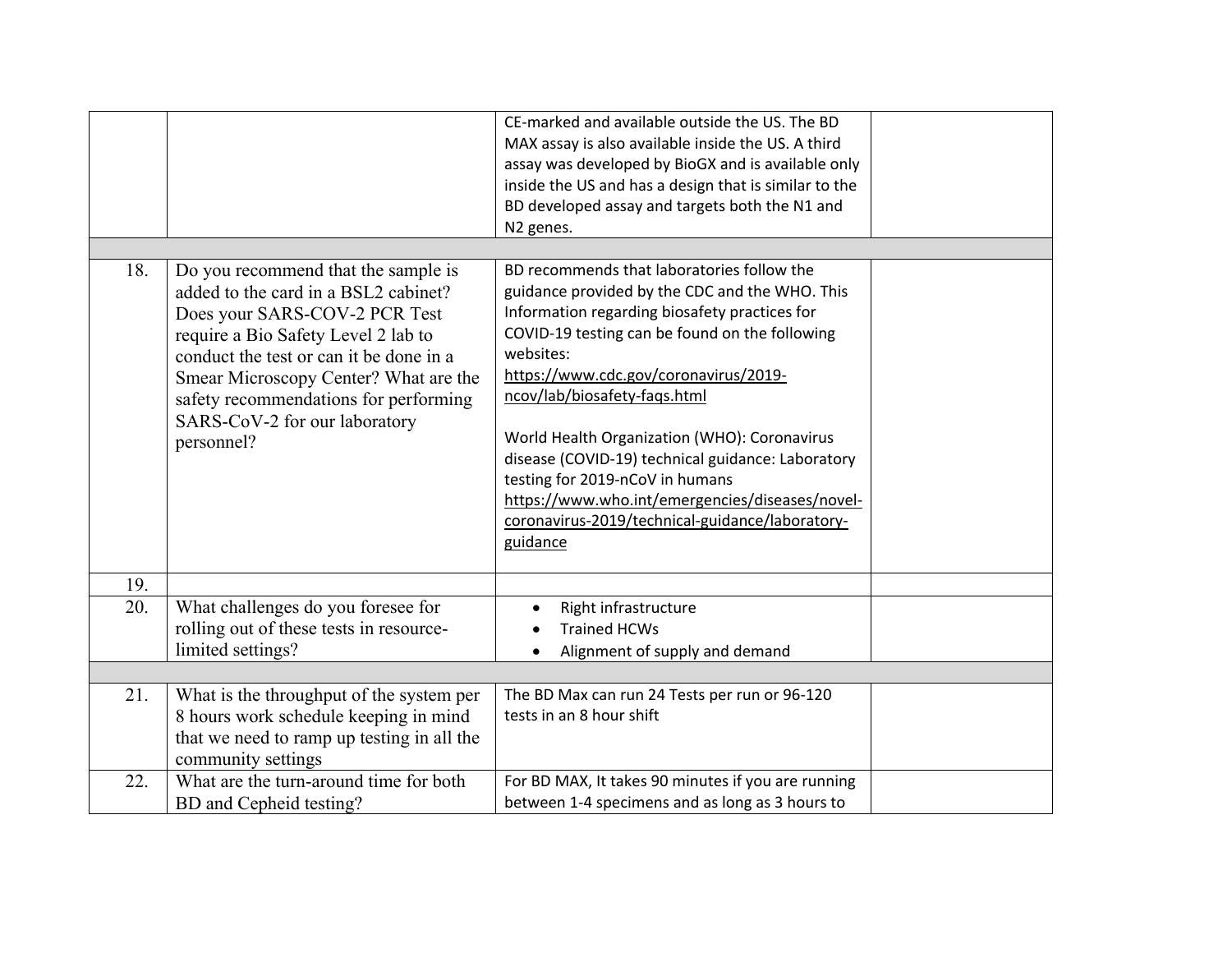|     |                                                                                                                                                                                                                                                   | run a test from start to result if you are running<br>and 24 tests at the same time<br>Hands on tech time is approximately 15 minutes<br>for 24 specimens                                                                                                                                                                                                        |  |
|-----|---------------------------------------------------------------------------------------------------------------------------------------------------------------------------------------------------------------------------------------------------|------------------------------------------------------------------------------------------------------------------------------------------------------------------------------------------------------------------------------------------------------------------------------------------------------------------------------------------------------------------|--|
|     |                                                                                                                                                                                                                                                   |                                                                                                                                                                                                                                                                                                                                                                  |  |
| 23. | How like to hear the presenter's thoughts<br>about the role of their diagnostics<br>systems in the context of COVID-19<br>passports? These tests are in the position<br>to rule in with high PPV the presence of<br>Abs in the general community? | The clinical utility and appropriate use of COVID-19<br>serology assays is still evolving as new information<br>emerges each day. BD does not have an opinion on<br>the topic of COVID-19 passports as this is more in<br>the area of public health policy.                                                                                                      |  |
| 24. | How soon can BD detect SARS COV-2<br>virus after the onset of infection?<br>Can Xpress SARS-COV2 be used to<br>monitor recovery?                                                                                                                  | Viral load for COVID-19 peaks at around the time of<br>symptom onset. Therefore best sensitivity is<br>around then, however, because PCR assays are<br>especially sensitive, there are numerous reports of<br>PCR tests remaining positive for a prolonged period<br>of time after the date of symptom onset.                                                    |  |
| 25. |                                                                                                                                                                                                                                                   |                                                                                                                                                                                                                                                                                                                                                                  |  |
| 26. | Do samples have to be batched? If just<br>three tests are run (90mins), are the other<br>reagents wasted? 2) How many controls<br>are in each batch                                                                                               | A lab can run anywhere from 1 up to 24 tests per<br>run.<br>Q1. Specimens do not need to be batched.<br>Q2. Each specimen is tested in a Unitized Reagent                                                                                                                                                                                                        |  |
|     |                                                                                                                                                                                                                                                   | Strip which has individual snap-in reagent tubes.<br>This minimizes reagent wastage if only a few<br>specimens are tested.<br>Q3. The BD SARS-CoV-2 package insert<br>recommends that one (1) External Positive Control<br>and one (1) External Negative Control be run at<br>least daily until adequate process validation is<br>achieved on the BD MAX System. |  |
| 27. | Are they recommending local validation<br>of testing methods prior to use?                                                                                                                                                                        | According to CAP and ASM laboratories must verify<br>the performance of a manufactured diagnostic test<br>kit prior to implementing for patient testing and<br>reporting results. The basic requirement is to verify                                                                                                                                             |  |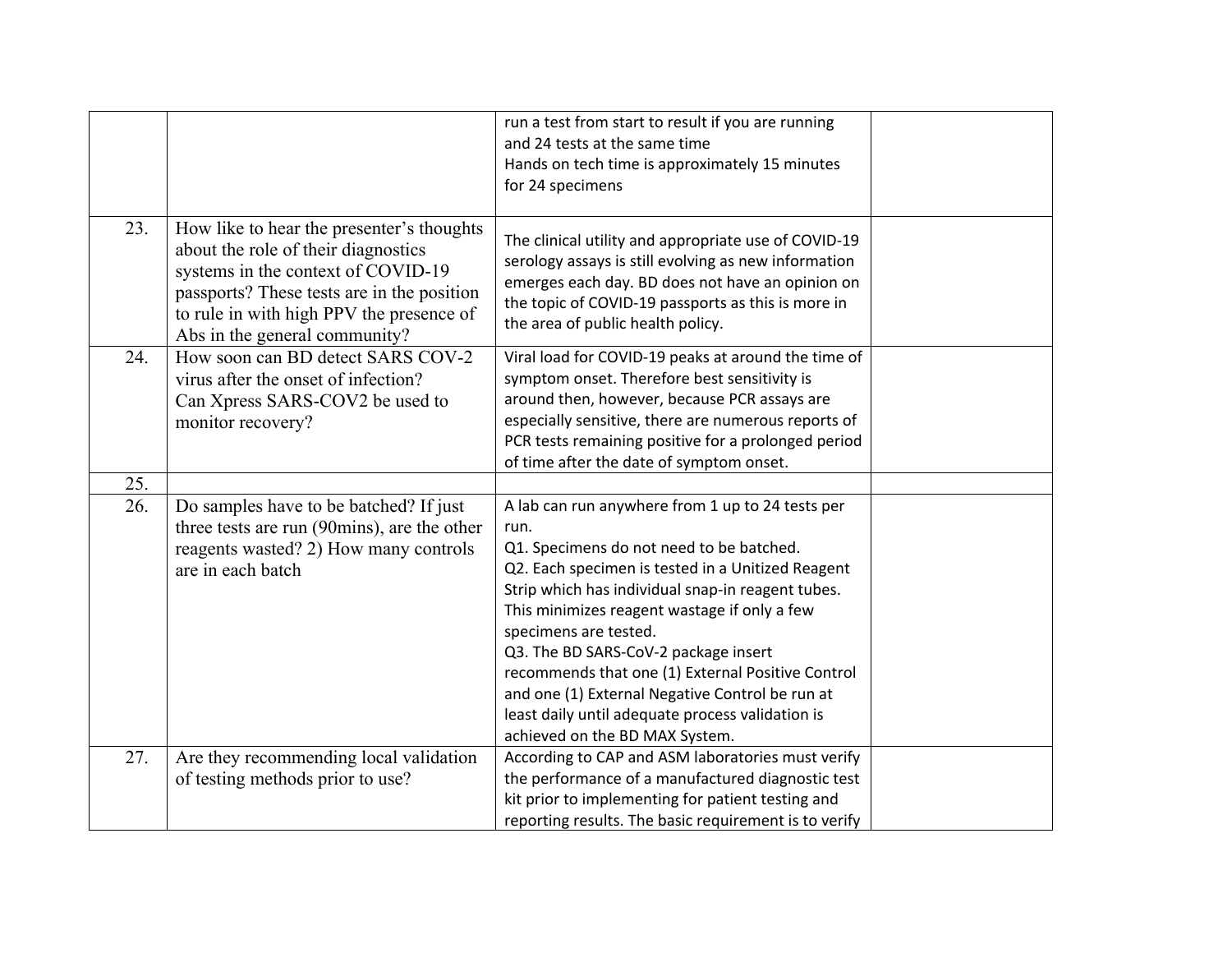| 28. | Any experience using either the Cepheid                                                                                                                                    | the accuracy and reproducibility of the assay, using<br>well characterized positive or negative specimens.<br>BD has developed performance verification<br>guidelines for the BD SARS-CoV-2 reagents to assist<br>laboratories. However, it's the laboratory's<br>decision which verification strategy to follow<br>according to standard lab procedures, CAP and<br>ASM guidance and local regulations for COVID-19<br>testing.<br>Pooled testing has not been performed for BD MAX |  |
|-----|----------------------------------------------------------------------------------------------------------------------------------------------------------------------------|--------------------------------------------------------------------------------------------------------------------------------------------------------------------------------------------------------------------------------------------------------------------------------------------------------------------------------------------------------------------------------------------------------------------------------------------------------------------------------------|--|
|     | or BD systems for pooled testing please?                                                                                                                                   |                                                                                                                                                                                                                                                                                                                                                                                                                                                                                      |  |
|     |                                                                                                                                                                            |                                                                                                                                                                                                                                                                                                                                                                                                                                                                                      |  |
| 29. | Does the system incorporate controls and<br>if so how many?                                                                                                                | The BD SARS-CoV-2 package inserts recommends<br>that one (1) External Positive Control and one (1)<br>External Negative Control be run at least daily until<br>adequate process validation is achieved on the BD<br>MAX System in each laboratory setting. Several                                                                                                                                                                                                                   |  |
|     |                                                                                                                                                                            | options for external positive and negative controls<br>are provided.                                                                                                                                                                                                                                                                                                                                                                                                                 |  |
| 30. | How can we ensure and maintain the<br>quality of tests in emergency situation?<br>What are the recommendations for local<br>validation of testing methods prior to<br>use? | Q1. Recommendations regarding the minimum<br>testing to be performed to ensure analytical and<br>clinical validity for COVID-19 diagnostic assays, as<br>well as the templates for EUA submissions are<br>provided on FDA's website. The FDA has reviewed<br>the BD BioGx SARS-CoV-2 and the BD MAX SARS-<br>CoV-2 products. EUAs were granted for both tests.                                                                                                                       |  |
|     |                                                                                                                                                                            | Q2. According to organizations like CAP and ASM,<br>laboratories must verify the performance of a<br>manufactured diagnostic test kit prior to<br>implementing for patient testing and reporting<br>results. The basic requirement is to verify the<br>accuracy and reproducibility of the assay, using well                                                                                                                                                                         |  |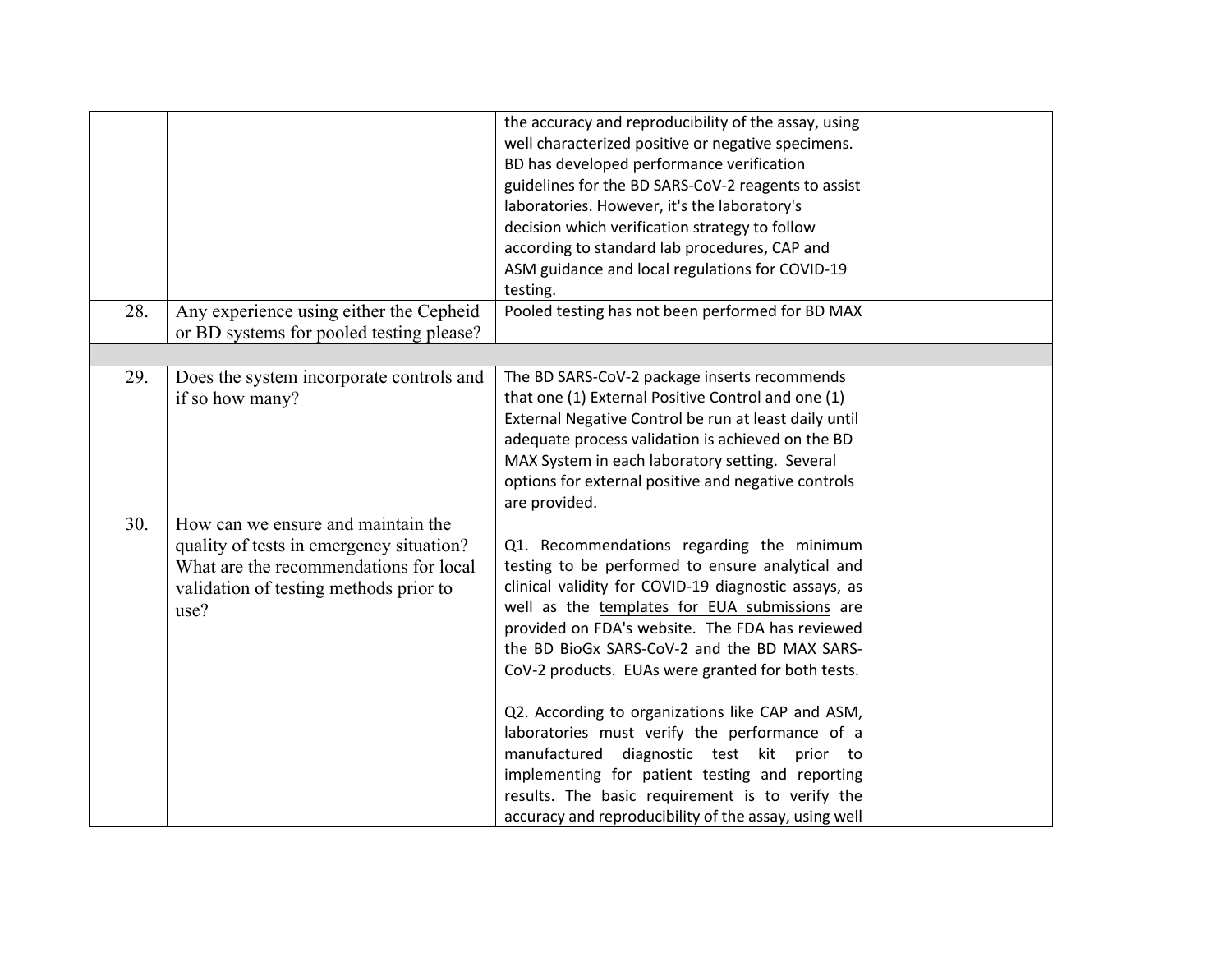|     |                                              | characterized positive or negative specimens. BD      |  |
|-----|----------------------------------------------|-------------------------------------------------------|--|
|     |                                              | has developed performance verification guidelines     |  |
|     |                                              | for the BD SARS-CoV-2 reagents to assist              |  |
|     |                                              | laboratories. However, it's the laboratory's decision |  |
|     |                                              | which verification strategy to follow according to    |  |
|     |                                              | standard lab procedures, CAP and ASM guidance or      |  |
|     |                                              | local regulations for COVID-19 testing.               |  |
|     |                                              |                                                       |  |
| 31. |                                              |                                                       |  |
| 32. | Do your testing platforms support            | This is possible but is dependent on the technology   |  |
|     | remote test request and return of results    | that is in place at the clinic and lab.               |  |
|     | to support paperless system between lab      |                                                       |  |
|     | and clinic/surveillance teams                |                                                       |  |
| 33. |                                              |                                                       |  |
| 34. | How do you interpret the results if N1 is    | N1 or N2 positive and corresponding RNase P           |  |
|     | positive and N2 is Negative or vice          | positive for the N1 or N2 negative of the same        |  |
|     | versa?                                       | sample then report as positive. Amplification of      |  |
|     |                                              | either N1 or N2 targets are consistent with           |  |
|     |                                              |                                                       |  |
|     |                                              | presence of SARS-CoV-2.                               |  |
| 35. | What can lead to presumptive positive        | Positive results are indicative of the presence of    |  |
|     | turning to true positive from the sample?    | SARS-CoV-2 RNA; clinical correlation with patient     |  |
|     |                                              | history and other diagnostic information is           |  |
|     |                                              | necessary to determine patient infection status.      |  |
|     |                                              | There is no "presumptive positive" result from a BD   |  |
|     |                                              | MAX COVID-19 assay.                                   |  |
| 36. |                                              |                                                       |  |
|     |                                              |                                                       |  |
| 37. | What is the limit of viral detection for the | 40 GE/mL of UVT                                       |  |
|     | test?                                        |                                                       |  |
| 38. | What is the sensitivity and Specificity for  | The Biomedomics/BD serology assay has not been        |  |
|     | the IgM/IgG in the first week of             | characterized in a longitudinal fashion to allow for  |  |
|     | infection?                                   | a determination of sensitivity at varying time        |  |
|     |                                              | points from the date of symptom onset. Studies        |  |
|     |                                              | are currently ongoing to further understand this.     |  |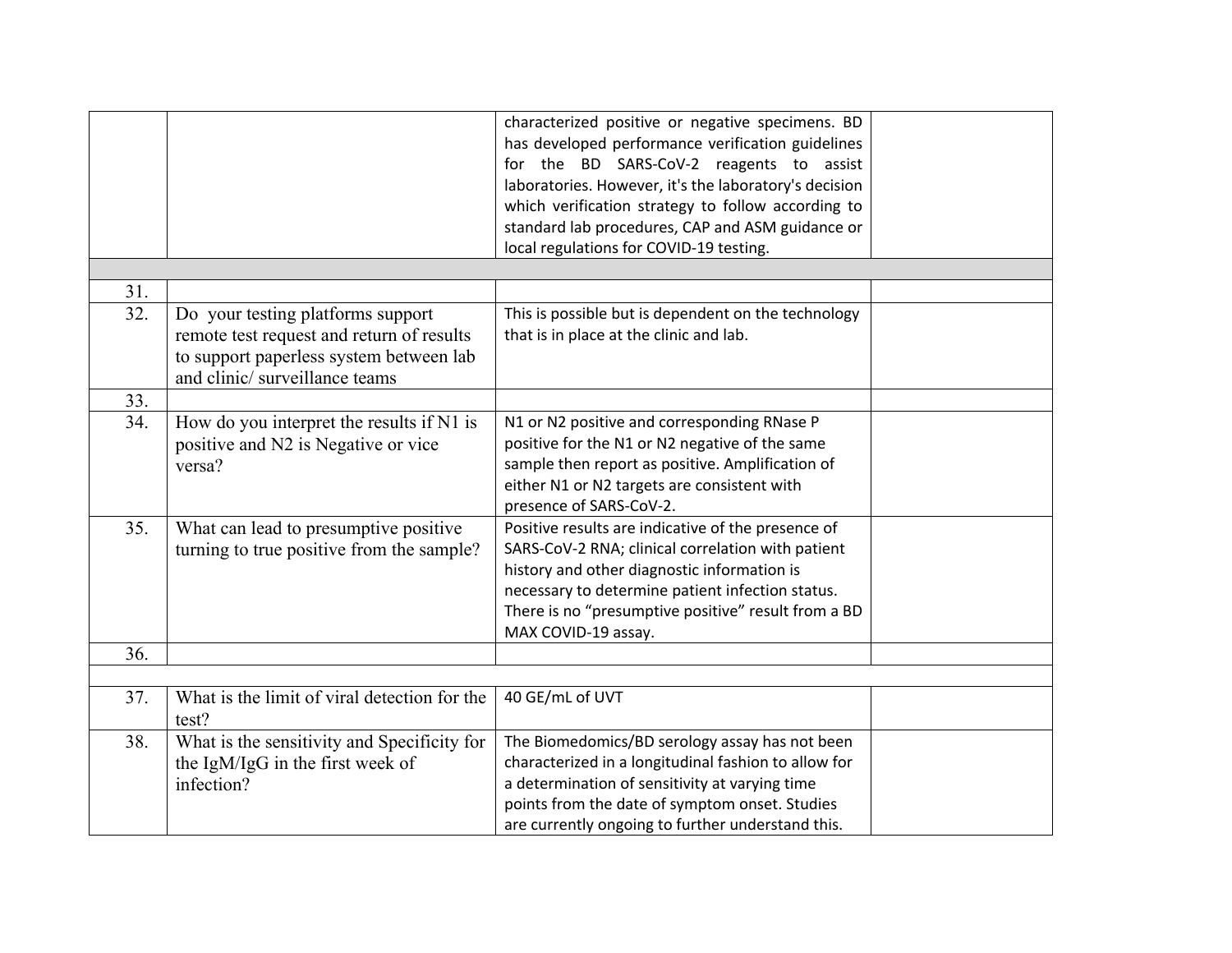| 39. | What is Sensitivity and Specificity of the | The sensitivity and specificity of various serology                                            |  |
|-----|--------------------------------------------|------------------------------------------------------------------------------------------------|--|
|     | Serology Testing? Are there going to be    | tests and how they compare to each other is                                                    |  |
|     | Testing algorithm for PCR and Serology     | currently being explored in a number of studies.                                               |  |
|     | testing?                                   |                                                                                                |  |
|     |                                            | Per FDA FAQs: Serology tests are of limited value                                              |  |
|     |                                            | in the immediate diagnosis or screening of a                                                   |  |
|     |                                            | patient where COVID-19 infection is suspected                                                  |  |
|     |                                            | because they cannot rule out presence of the virus.                                            |  |
|     |                                            | But positive results from appropriately validated                                              |  |
|     |                                            | serology tests that are designed to be very specific                                           |  |
|     |                                            | to the SARS-CoV-2 virus can confirm either that a                                              |  |
|     |                                            | patient has (for IgM antibodies), or more likely has                                           |  |
|     |                                            | recovered from (for IgG antibodies) a COVID-19                                                 |  |
|     |                                            | infection. In addition, although not everyone who                                              |  |
|     |                                            | is infected will develop an antibody response,                                                 |  |
|     |                                            | appropriately validated serology tests, when used                                              |  |
|     |                                            | broadly, can be useful in understanding how many                                               |  |
|     |                                            | people have been infected or exposed and how far                                               |  |
|     |                                            | the pandemic has progressed.                                                                   |  |
|     |                                            |                                                                                                |  |
|     |                                            | Serology tests can play a critical role in the fight<br>against COVID-19 by helping healthcare |  |
|     |                                            | professionals identify individuals who have been                                               |  |
|     |                                            | exposed to SARS-CoV-2 virus and have developed                                                 |  |
|     |                                            | an immune response. In the future, this may                                                    |  |
|     |                                            | potentially be used to help determine, together                                                |  |
|     |                                            | with other clinical data, whether these individuals                                            |  |
|     |                                            | may be less susceptible to infection. In addition,                                             |  |
|     |                                            | these test results can aid in determining who may                                              |  |
|     |                                            | donate a part of their blood called convalescent                                               |  |
|     |                                            | plasma, which may serve as a possible treatment                                                |  |
|     |                                            | for those who are seriously ill from COVID-19.                                                 |  |
|     |                                            |                                                                                                |  |
|     |                                            |                                                                                                |  |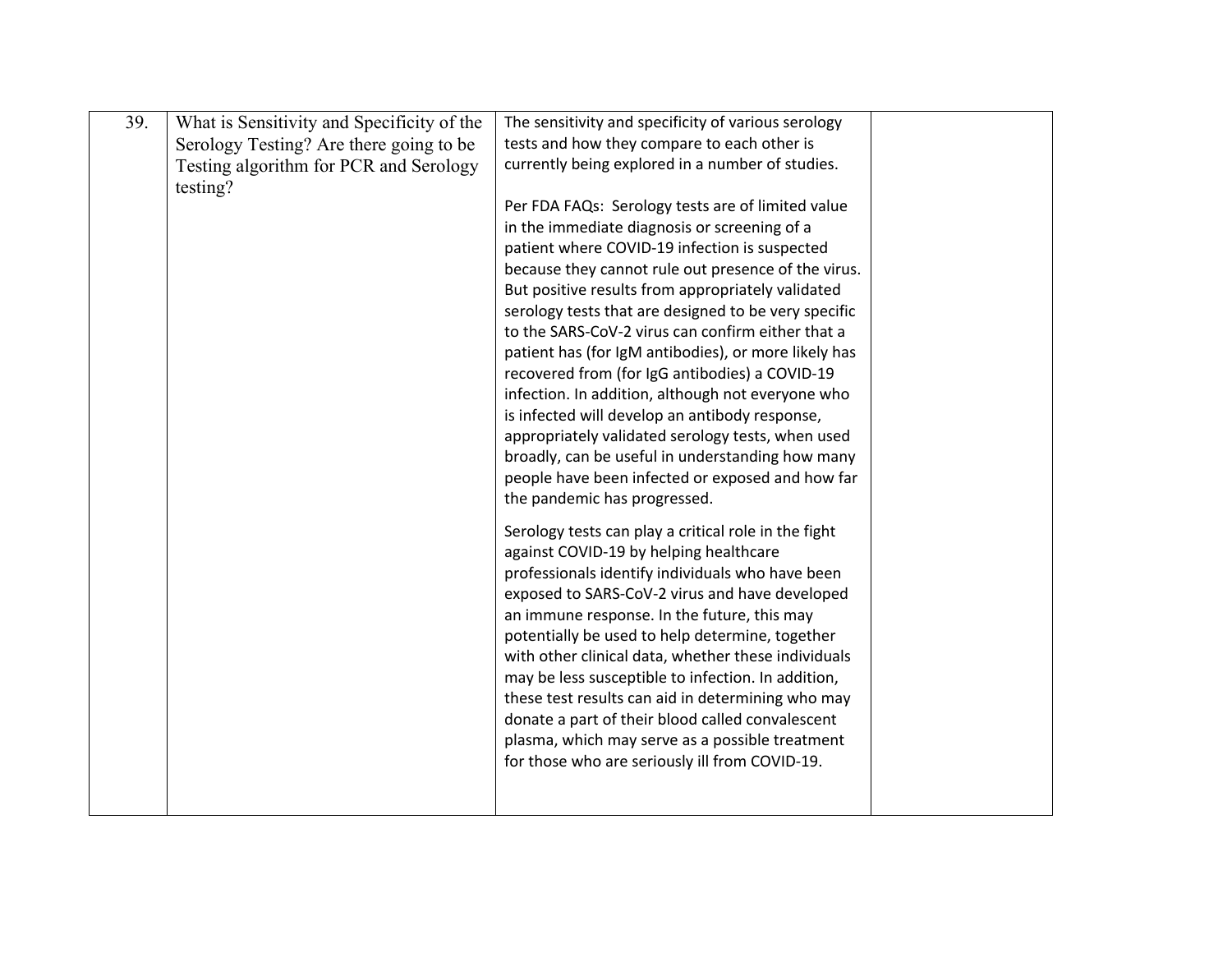|     |                                                                                                                                                               | At this time, FDA's FAQ's response for serology kits                                                                                                                                                                                                                                                                                                                                               |
|-----|---------------------------------------------------------------------------------------------------------------------------------------------------------------|----------------------------------------------------------------------------------------------------------------------------------------------------------------------------------------------------------------------------------------------------------------------------------------------------------------------------------------------------------------------------------------------------|
|     |                                                                                                                                                               | states that the manufacturer should include the                                                                                                                                                                                                                                                                                                                                                    |
|     |                                                                                                                                                               | following in their Instructions For Use (IFU):                                                                                                                                                                                                                                                                                                                                                     |
|     |                                                                                                                                                               |                                                                                                                                                                                                                                                                                                                                                                                                    |
|     |                                                                                                                                                               | Negative results do not rule out SARS-CoV-2<br>infection, particularly in those who have been<br>in contact with the virus. Follow-up testing<br>with a molecular diagnostic should be<br>considered to rule out infection in these<br>individuals.<br>Results from antibody testing should not be<br>used as the sole basis to diagnose or exclude<br>SARS-CoV-2 infection or to inform infection |
|     |                                                                                                                                                               | status.<br>Positive results may be due to past or present<br>infection with non-SARS-CoV-2 coronavirus<br>strains, such as coronavirus HKU1, NL63,<br>OC43, or 229E                                                                                                                                                                                                                                |
|     |                                                                                                                                                               |                                                                                                                                                                                                                                                                                                                                                                                                    |
| 40. |                                                                                                                                                               |                                                                                                                                                                                                                                                                                                                                                                                                    |
|     |                                                                                                                                                               |                                                                                                                                                                                                                                                                                                                                                                                                    |
| 41. |                                                                                                                                                               |                                                                                                                                                                                                                                                                                                                                                                                                    |
| 42. | What is the timing and volume<br>availability of the Covid cartridges in<br>Africa (where will supply be<br>manufactured? subject to export<br>restrictions?) | Supply/demand situation needs to be examined<br>case by case given the overwhelming orders on<br>hand currently.                                                                                                                                                                                                                                                                                   |
| 43. | Is it true that the cartridges cannot be                                                                                                                      | All efforts are being made to allocate to regions                                                                                                                                                                                                                                                                                                                                                  |
|     | available for use in Africa until May?                                                                                                                        | across the world. Specific queries will be looked                                                                                                                                                                                                                                                                                                                                                  |
|     | Or is there any way to FastTrack                                                                                                                              | into on a case by case basis.                                                                                                                                                                                                                                                                                                                                                                      |
|     | procurement?                                                                                                                                                  |                                                                                                                                                                                                                                                                                                                                                                                                    |
|     | <b>Cross cutting questions</b>                                                                                                                                |                                                                                                                                                                                                                                                                                                                                                                                                    |